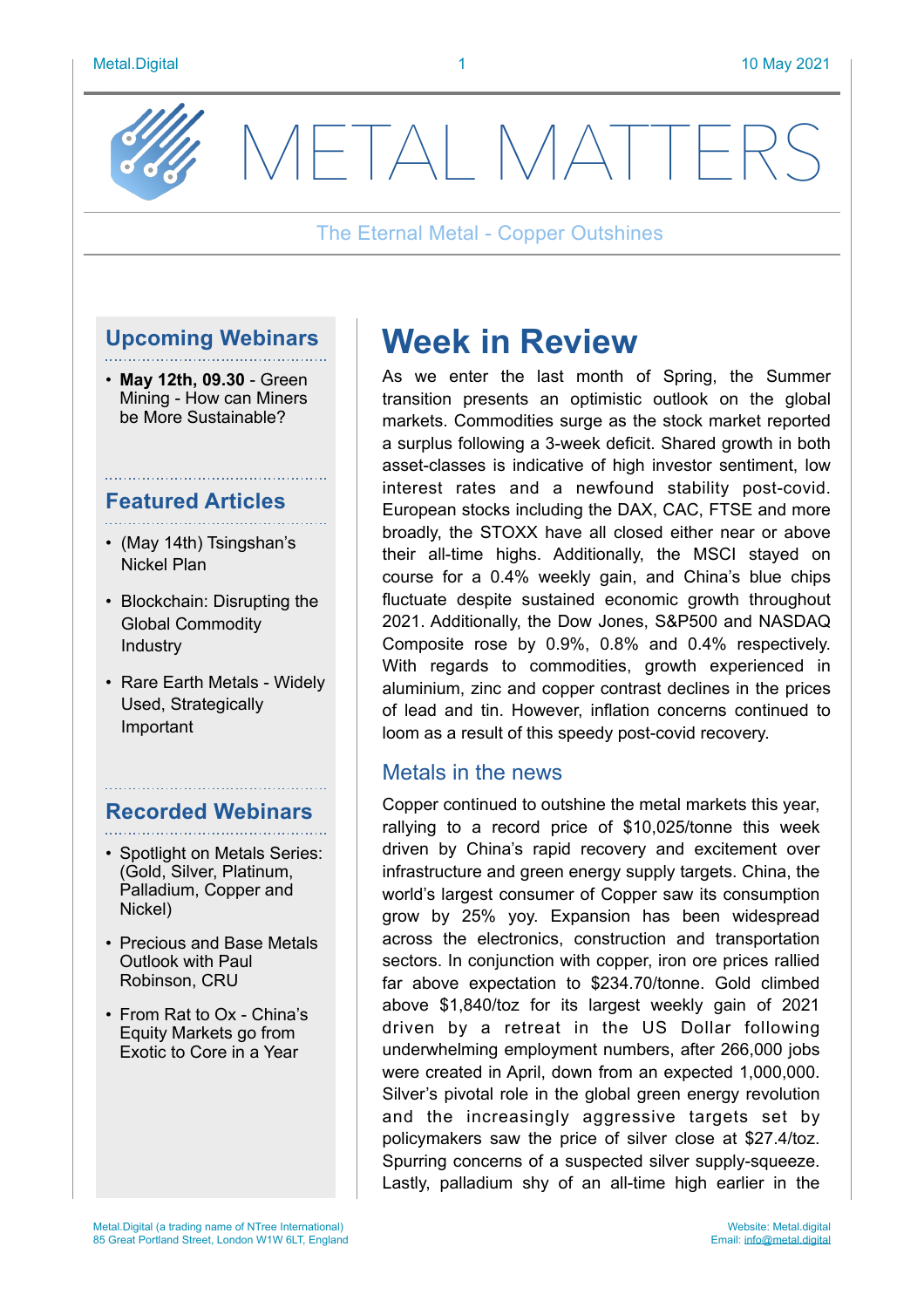# **Contact**

#### **LinkedIn:**

- [Metal.Digital](https://www.linkedin.com/company/metal-digital/)
- [NTree International](https://www.linkedin.com/company/11155595/)

**Twitter:**

- [@MetalDotDigital](https://twitter.com/MetaldotDigital)
- [@NTree\\_News](https://twitter.com/ntree_news)

#### **Website:**

- **• <https://metal.digital/>**
- **• <https://www.ntree.co.uk/>**

week to close at \$2,928/oz after U.S vehicle sales stabilised post-covid.

### Week Ahead

An important week ahead as China, India and the US will publish inflation updates over April. In the US, the consumer price inflation rate is expected to reflect an increase to 3.6% - the highest reported since September 2011, above the 2% target given by the Federal Reserve. The UK will publish preliminary GDP data from the firstquarter of the year, as well as monthly construction output, industrial production and trade balances.

# Chart of the week - LME Historical Copper Price 2021



### Metals - Spot Price

| <b>Metal</b>  | Price 7<br><b>May USD</b> | <b>Weekly</b><br><b>Change</b><br>% | Mtd.<br><b>Change</b><br>% | Ytd.<br><b>Change</b><br>% | <b>Price vs</b><br><b>50d MA</b> | <b>Price vs</b><br><b>200d</b><br><b>MA</b> | <b>Futures</b><br><b>Positionin</b><br>g Changes |
|---------------|---------------------------|-------------------------------------|----------------------------|----------------------------|----------------------------------|---------------------------------------------|--------------------------------------------------|
| Gold          | 1,831                     | 3.5%                                | 3.5%                       | $-3.5%$                    | 4.9%                             | $-1.1%$                                     | 0.1%                                             |
| Silver        | 27.4                      | 5.9%                                | 5.9%                       | 4.0%                       | 6.5%                             | 7.1%                                        | 11.7%                                            |
| Platinum      | 1,256                     | 4.4%                                | 4.4%                       | 17.1%                      | 4.6%                             | 20.1%                                       | $-3.6%$                                          |
| Palladium     | 2,924                     | $-0.6%$                             | $-0.6%$                    | 19.4%                      | 9.9%                             | 21.5%                                       | $-3.6%$                                          |
| Copper        | 10,420                    | 6.0%                                | 6.0%                       | 34.5%                      | 13.0%                            | 33.9%                                       | 9.2%                                             |
| <b>Nickel</b> | 18.025                    | 3.1%                                | 3.1%                       | 9.0%                       | 8.6%                             | 10.6%                                       | 0.6%                                             |

# GPF ETC Listings on LSE and Xetra

| <b>Name</b>                       | <b>LSE Ticker</b> | <b>Xetra Ticker</b> | <b>ISIN</b>  | <b>TER</b> |
|-----------------------------------|-------------------|---------------------|--------------|------------|
| <b>GPF Physical Gold ETC</b>      | TGLD              | OIIA                | XS2265368097 | 0.145%     |
| <b>GPF Physical Silver ETC</b>    | <b>TSLV</b>       | <b>OIIB</b>         | XS2265369574 | 0.200%     |
| <b>GPF Physical Platinum ETC</b>  | TPLT              | <b>OIIC</b>         | XS2265369731 | 0.200%     |
| <b>GPF Physical Palladium ETC</b> | TPAL              | <b>OIID</b>         | XS2265370234 | 0.200%     |